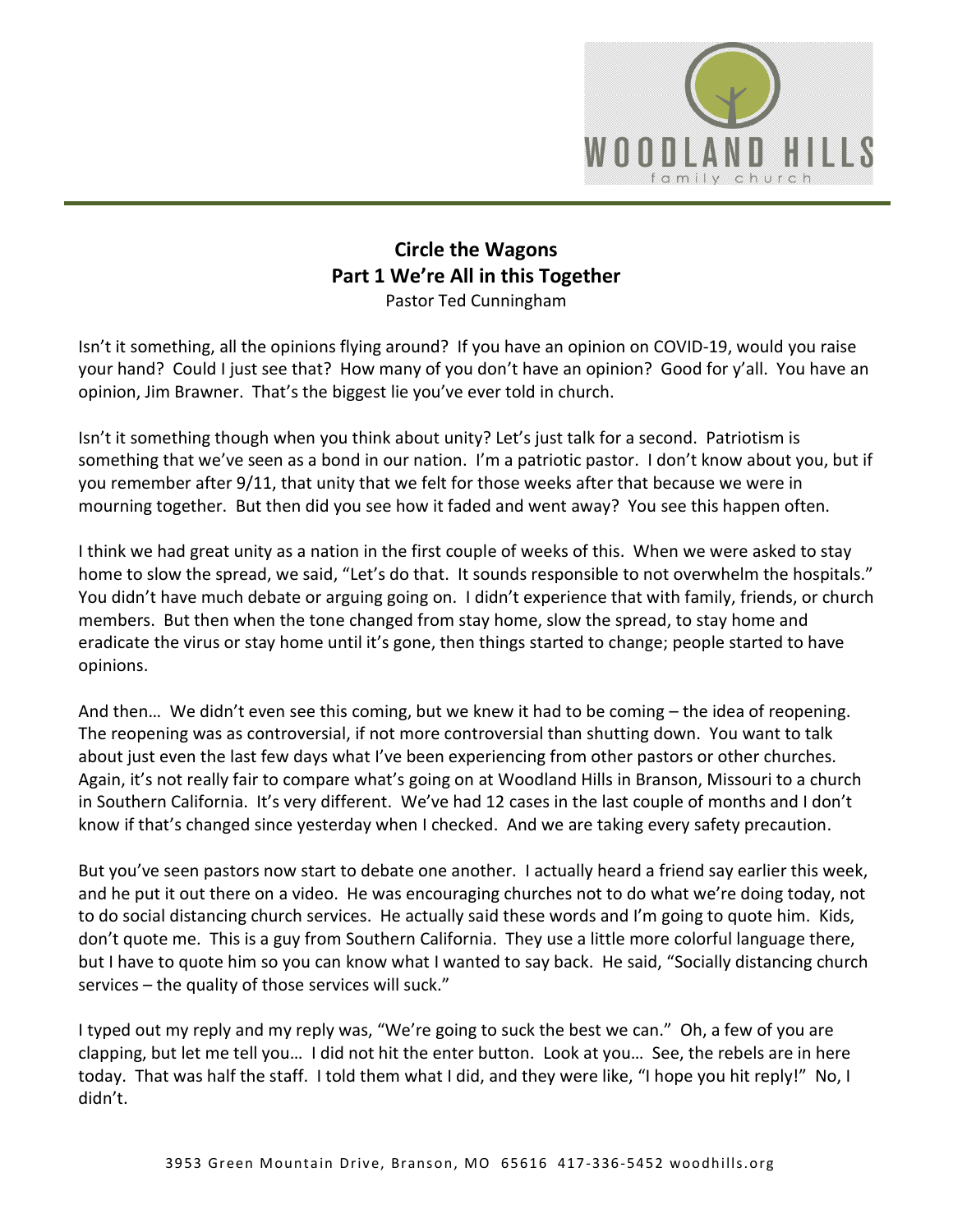I am married to a godly woman who has taught me how to use the backspace button. And we'd be a lot further along in life had I listened to my wife and all the men said... Amen. That's right! So, I hit backspace, backspace, backspace…

How many of you held back opinions during this season? Would you raise your hand? How many of you are proud of yourselves for doing that? Would you raise your hand? How many of you have not held back? Would you raise your hand? Okay, let me see. It is hard!

Today, here is where we start. *We're All In This Together*, so we circle the wagons. Ephesians 4 has been a guiding passage for us through this whole time. And not just for our church, but what our brothers and sisters in Illinois are experiencing and in Wisconsin and Michigan and Minnesota and Florida and Texas and California and then our brothers and sisters around the world.

Ephesians 4 - *[2](https://www.studylight.org/desk/?q=eph%204:2&t1=en_niv&sr=1) Be completely humble and gentle; be patient, bearing with one another in love.* When you do Bible study methods classes, they teach you to be a fly on the wall. Picture the words coming through to the original reader. Paul is writing to the Ephesians and I want you to get his heart. He's wanting them to be one. He's wanting them to be united and a lot of us have different opinions on masks, on vaccines, on all sorts of issues that are going to be discussed, but at Woodland Hills Family Church, we're placing those in the non-essential category, that you and I can still be one, we can still be united. But the only way we can be is what he's talking about here – humble, gentle, patient, bearing with one another in love.

*[3](https://www.studylight.org/desk/?q=eph%204:3&t1=en_niv&sr=1) Make every effort to keep the unity…* And do you know what you need to know about "make every effort to keep the unity"? Backspace, backspace, backspace. That's what I need. *…of the Spirit through the bond of peace. [4](https://www.studylight.org/desk/?q=eph%204:4&t1=en_niv&sr=1) There is one body and one Spirit, just as you were called to one hope when you were called; [5](https://www.studylight.org/desk/?q=eph%204:5&t1=en_niv&sr=1) one Lord, one faith, one baptism; [6](https://www.studylight.org/desk/?q=eph%204:6&t1=en_niv&sr=1) one God and Father of all, who is over all and through all and in all.* And all God's people said… Amen. That is where we have our bond; it is in Christ.

The bond we're talking about today is stronger than the bond we have in a flag. This bond is the bond that holds us together as followers of Jesus. We are bound together in Christ. You hear a lot of people talk… "Where have I found comfort?" I have to tell you that over the last two months, this church has been an incredible source of comfort for me. Watching you respond to each other and watching you respond to this community. Watching business owners wrestling with doing the right thing, how they've been called to minister and serve even in their place of work. Watching theaters and shows and hospital workers and banks and restaurants and fast food chains working as one in this community. Followers of Jesus Christ, it's been something to watch. It's been something to watch in this church.

I haven't received a lot of comfort from celebrities in their homes, telling us, "We're all in this together." I heard one say, "I'm cleaning my own pool now." I was like, "Oh, really? I am sorry." That hasn't brought me comfort.

I like satire. Does anybody here like satire? I need to let everybody know I love the Babylon Bee. I could write for the Babylon Bee, but then… I saw this. I need you to know that if you see an article from the Babylon Bee, Woodland Hills family, it's not true. Like most stuff you see on Facebook, it's not true.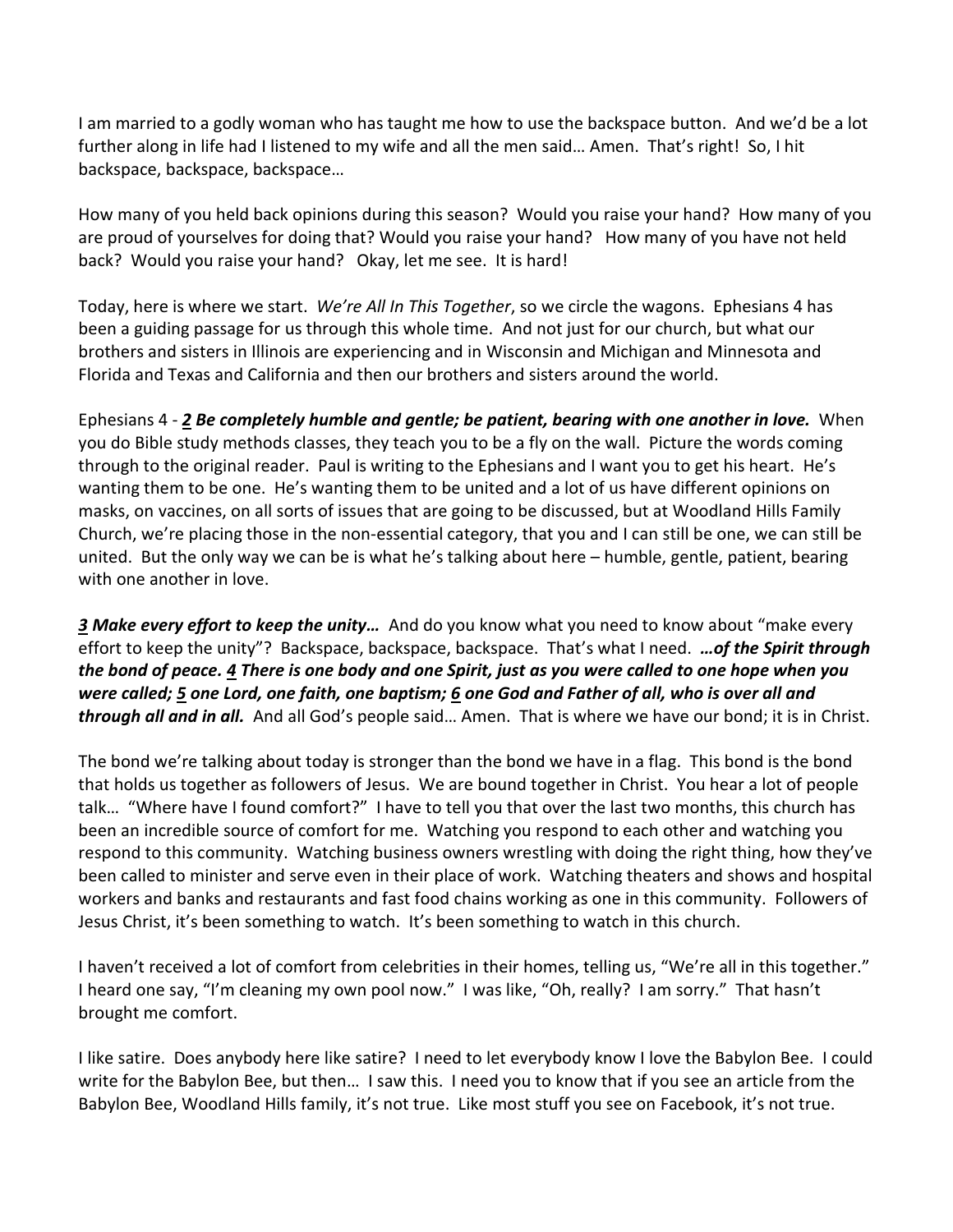People post like it's accurate, but I saw this: celebrities lined up their yachts to spell out "WE'RE ALL IN THIS TOGETHER." It just brought comfort to us.

So, you've heard this saying off this idea. **We're in the same storm, but not in the same boat**. Let me tell you followers of Jesus, we're in the same boat. Whether you make this much or this much, whether you have not been affected at all by this or now you're on unemployment and you're figuring out what happens July 25, when your benefits run out July 24. I pray you're thinking through that and not counting on government, but giving what God has called you to do and getting passionate about your work and getting back to it.

Wherever you are right now in this storm that we're in, followers of Jesus, because of Jesus, we are in the same boat. We're one because we're part of the body of Christ. A lot of different approaches over the last couple of months. Again, you know I don't have the gift of evangelism, I'm not an evangelist, I'm not called to be an evangelist. Alex Himaya, who will be here in a couple of weeks, is. I believe Joe White is.

So, a lot of pastors got excited when the numbers took off online and every church saw these numbers just explode with people coming to the church for answers and tuning in online. All across the nation I'm sure you can imagine those numbers are going down as the crises have gone on now a couple of months. We chose to leverage technology to be a local church and to lean in. Some say you have to do outreach and I get all that at the same time.

Here are the words of Jesus – *[34](https://www.studylight.org/desk/?q=joh%2013:34&t1=en_niv&sr=1) "A new command I give you: Love one another. As I have loved you, so you must love one another. [35](https://www.studylight.org/desk/?q=joh%2013:35&t1=en_niv&sr=1) By this everyone will know that you are my disciples, if you love one another."* The way you care for each other, the way you love each other, the way you pour into each other, the world will see that, people will see that, they'll take notice of that.

People have driven through some of our meet-ups over the last couple of weeks and they're like "What's going on!"

"We're just giving out free donuts."

"WHY!"

"They're donuts. Don't get all worked up over donuts."

"Who is doing this!?" It's like some kind of conspiracy theory.

"Just get your donuts. Right down there they are going to inject you with your biochip…"

We ain't got none of that going on, but you could just see people doubt when you're giving them free stuff. And then you say, "It's just our church wanting to do it."

"Oh, why is the church doing this? Why?"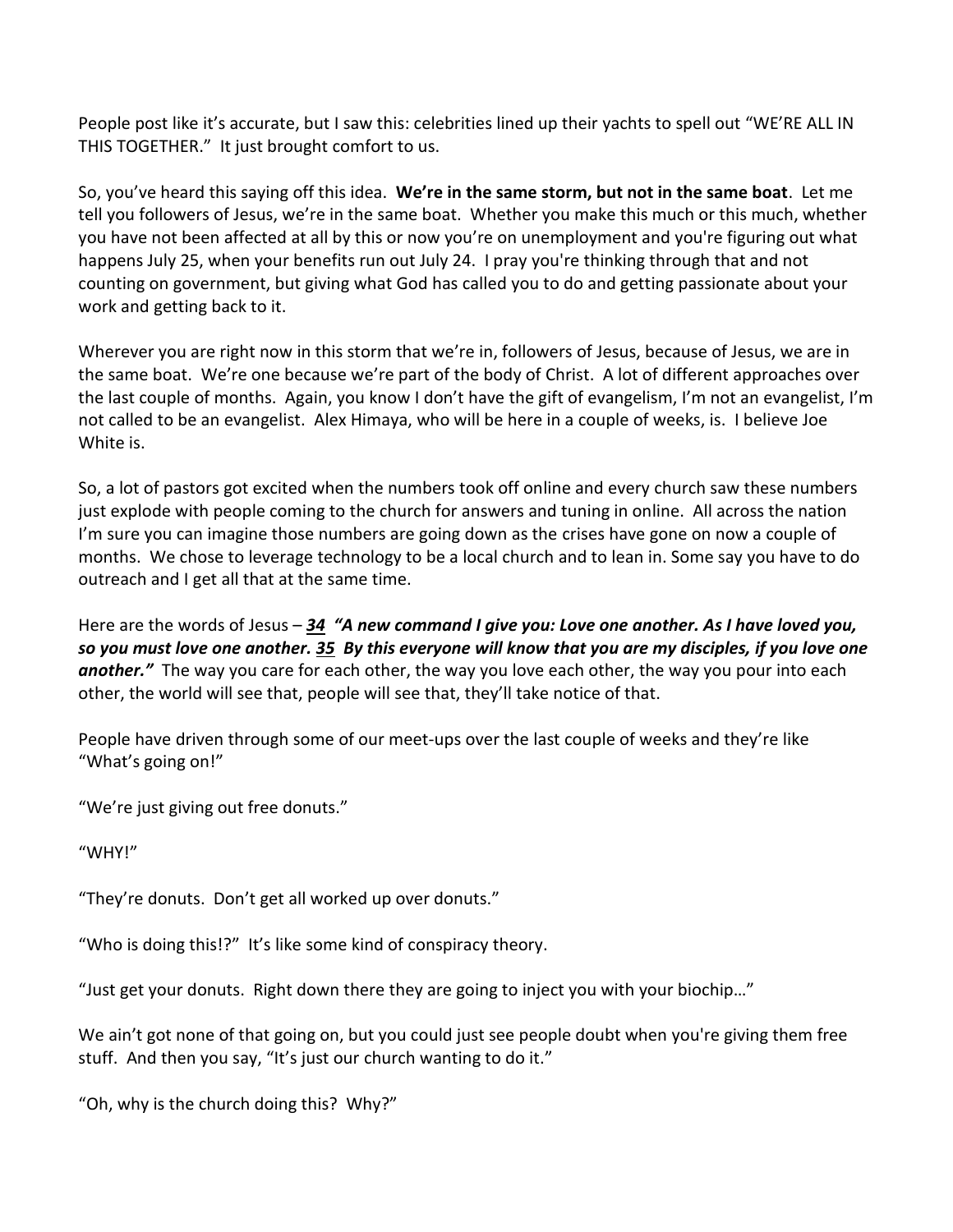"I'm done asking why. Move the dang car along and get your donuts." You are known as a follower of Jesus by the way you live this out if you love one another.

I want to take you to Acts 2 which is the foundation for this whole series as we talk about fellowship. Alex is going to come at the end of the month and he's also going to come in June. As you can imagine, we've been walking through this. Alex probably won't reopen their campus until June. It's kind of comical to hear two pastors talk about reopening because most of the time you're like, "I don't know." "I don't know." I'm just sharing my inner thoughts with you as we go through this.

This is the first time we get this word in the New Testament: *koinonia*. It's the Greek word for community. Acts 2 – *[42](https://www.studylight.org/desk/?q=ac%202:42&t1=en_niv&sr=1) They devoted themselves to the apostles' teaching…* Here's why it's important to be devoted to the apostles' teaching and to the teaching of Christ. I read an illustration this week in a commentary about this where… And Adam Donyes would do a much better job with this illustration, but I'll give it my best shot.

In basketball, you want the shot to be in your muscle memory. Do we have any athletes in here? I see some people nodding. So, you know you want it in your muscle memory, so you don't have to think about it. When that shot comes, you're not even thinking about it.

That's the idea here. Devoted to the apostles' teaching means when something hits you, you don't even have to think about it because it's flowing out of you. It's what you do. The teachings of Christ are a part of your life and you're living those out. It's automatic.

We had a debrief after the aid (?), Travis Brawner (he is an athlete), one of our elders, said, "It's important to know because when the virus hit, it was just automatic. That follower of Christ knew the right thing to do. You just did it." Some others were like *I don't know how do we do this? Do we care for these people or not care for these people?* I'm grateful for our elders to say this is not a time for this church to hold back; it's a time for this church to lean in and give more.

If I could just add this part. We're going to take an offering at end of the message so don't think about the offering right now, but some might have asked, "Did you regather because of money?" The answer is absolutely not. Offerings and money made zero difference in our decision to regather on campus. For the two months during quarantine, our offerings were up about 20% - 30%. If anything, we should have stayed in quarantine.

I'm just grateful that this is a church with no underlying health conditions. You understand a lot of businesses and churches are going to struggle with this because they had underlying health conditions going into this. They were over extended or over staffed, overbudgeted. They had no reserves and heavy debt. We have heavy reserves and no debt. So, we are able to do the stuff that we've been doing as a church because of your generosity. That's why when this hit, being devoted to the apostles' teaching… This is so important because this is what you are going to see throughout Acts.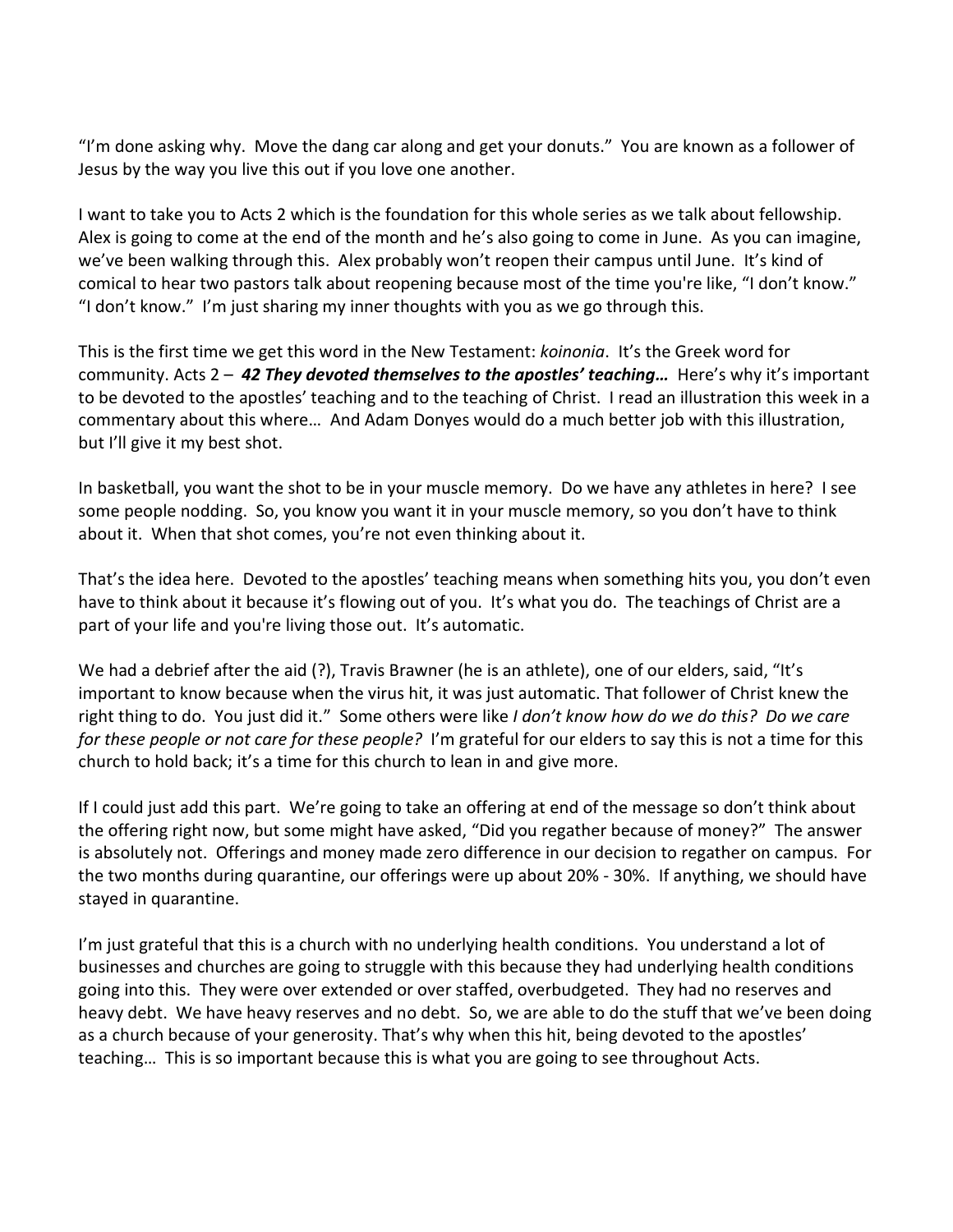From here on out, when *koinonia* is used in the New Testament, it's about sharing. …*and to fellowship, to the breaking of bread and to prayer. Koinonia* means a commonness, but everywhere you see it in the New Testament, it's referring to sharing. There are two types of sharing. Let's give both of them to you.

**Sharing something with someone**. It's something that you have. We read in Acts that they had everything in common. No one claimed what they had was their own. Through all of this, some of you haven't been affected and, frankly, some of you have done better through this. We're going to encourage you with your giving to do more. Know the right thing to do, lean in. Other's have been going through great challenges.

I'm just going to share this as a church. Benevolence requests have been very low, almost non-existent. You know why. It's because this town has had an influx of money, like many towns in this country. Through stimulus and unemployment, people are doing very well until July 24. So, for many of you, this is a time to be generous. This is a time to share what you have to help other people. We fell that in August… We're not relying on other funds from government, we're being generous as a people. We know that there is going to be need in this community in August, September, and on, and we want to be ready for that.

But it's not just sharing the physical; it's **sharing in something someone else is experiencing**. The idea of being one in Christ together means we have shared suffering, we have shared mourning or shared grief. We've rejoiced together, we've worshiped together, we're sharing in life with one another. Those are the two ways koinonia is used.

James Packard defines the sharing idea this way. Koinonia is the Greek word for fellowship. It comes from the root meaning common or shared. So, fellowship means common participation in something either by giving what you have to the other person or receiving what he or she has. "*Give and take is the essence of fellow ship..."* You're pouring something in, you're receiving something. "…and g*ive and take must be the way of fellowship…"* of koinonia *"…in the common life of the body of Christ*."

It means that you and I are **sharing equally in both the privileges and the responsibilities**. But there are many that gather in the church that share in one without the other. It also means that we **share equally in blessings and burdens.** There are some saying, "I want to share in the blessings, but please don't call me when the burdens happen." That's not true fellowship.

A few years ago… This is probably ten years ago now, but a philanthropist contacted our church and he loved what we were doing with marriage and family. He wanted to make a gift to our church to help marriages and families in Stone and Taney Counties. He had sold his business. You can find a lot of this out online so I don't feel like I'm sharing too much. But he's giving away, in what he would call his sunset years, hundreds of millions of dollars.

He asked me to come to Atlanta to meet with him and his wife, so we went out to lunch and ordered our food. When the bill came, I said, "Steve, I'd like to get the bill." He looked at me like, "Absolutely not! Why would you get the bill?" We started fighting over the bill.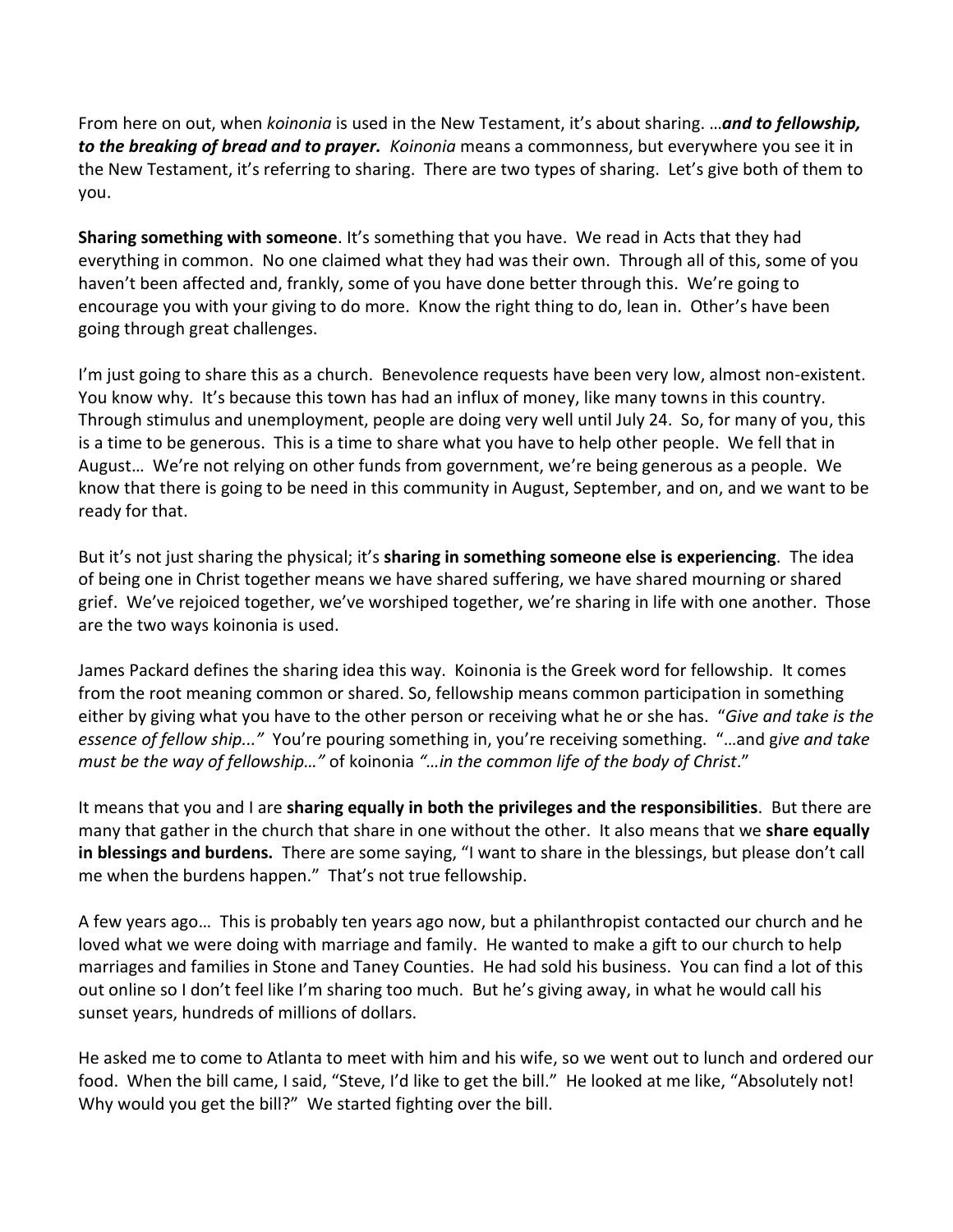He's in that place where he's got lots and lots of money, so it's just assumed that he's the person at the table that picks up the check. I'll never forget his wife reaching over and grabbing his arm and saying, "Steve, let Ted pay for this." Now, before you think I'm a super generous guy, we were at Chick-fil-A, okay? So, it wasn't a big deal. If it were a fancy restaurant, I would probably not have fought so hard.

We take our food and we sit down. It was a great conversation because Steve said, "My wife is really helping me learn this. I need to allow other people to pick up the check so we can have fellowship together. I can't be the only one pouring into a relationship." Now this is very important, don't get income levels in mind here. You have to pour something in, and Steve said, "To have fellowship with you and for you and I to break bread together that we're both putting something in and we're both taking something out." This is important for fellowship.

This is my friend, Eugene. I hope Eugene is watching and hears this because it's a thank you from the Cunningham family. He was my interpreter in Tanzania last year when my family was there for the pastor's conference. We had multiple talks. He was standing there side by side for hours teaching and then doing Q&A. At the end of the week, he was taking us back to the hotel and he said, "I want to pick your family up later and my wife and I want to buy you souvenirs.

I remember my family looking at me like, "Dad, don't let him do that." Because you all, your generosity to the work in Morogoro, Tanzania, ministering to the camps there has been so generous. My whole family was like, "You're not going to let Eugene do this. Then we all, collectively, said, "We are absolutely going to let Eugene do this. We were driving into Morogoro and he gives us the rules, and I loved it. Eugene goes, "You can each pick something little out." It was so important to him. Amy and Corynn got fabric and Carson got a weapon and I got a rhino made out of wood. We went back and I said this is how fellowship works.

Here's the bottom line of the morning. **You will never experience true fellowship until you give something of yourself**. Have you ever heard anybody in a church say… During this time, we haven't heard this a bunch. "No one has reached out to me." My question for you is who have you reached out to? The bottom line is you could leave this church, go to another church and someone could call you every single day to check on you. Someone could call you every single day to check on you, someone could offer to bring you grocery every single day, someone could offer to pour into you, pour into you, pour into you, but I'm here to tell you that you will never experience true fellowship until you give something of yourself. And you'll be tired of that church and move on to the next church.

We see the two sides of this coin. There are those among us who give more than they receive, and you have to be really careful because this a recipe for burn out. We have many people that come to our church from other churches, not in our town, but in other communities and when they show up… Maybe they were on staff somewhere, but they show up and they're like, "Are you okay if we just sit here for a little while? Do we have to plug in right away?" We say, "Absolutely! You can refresh." That's because they've been in a situation where they've been giving, giving, giving and receiving very little.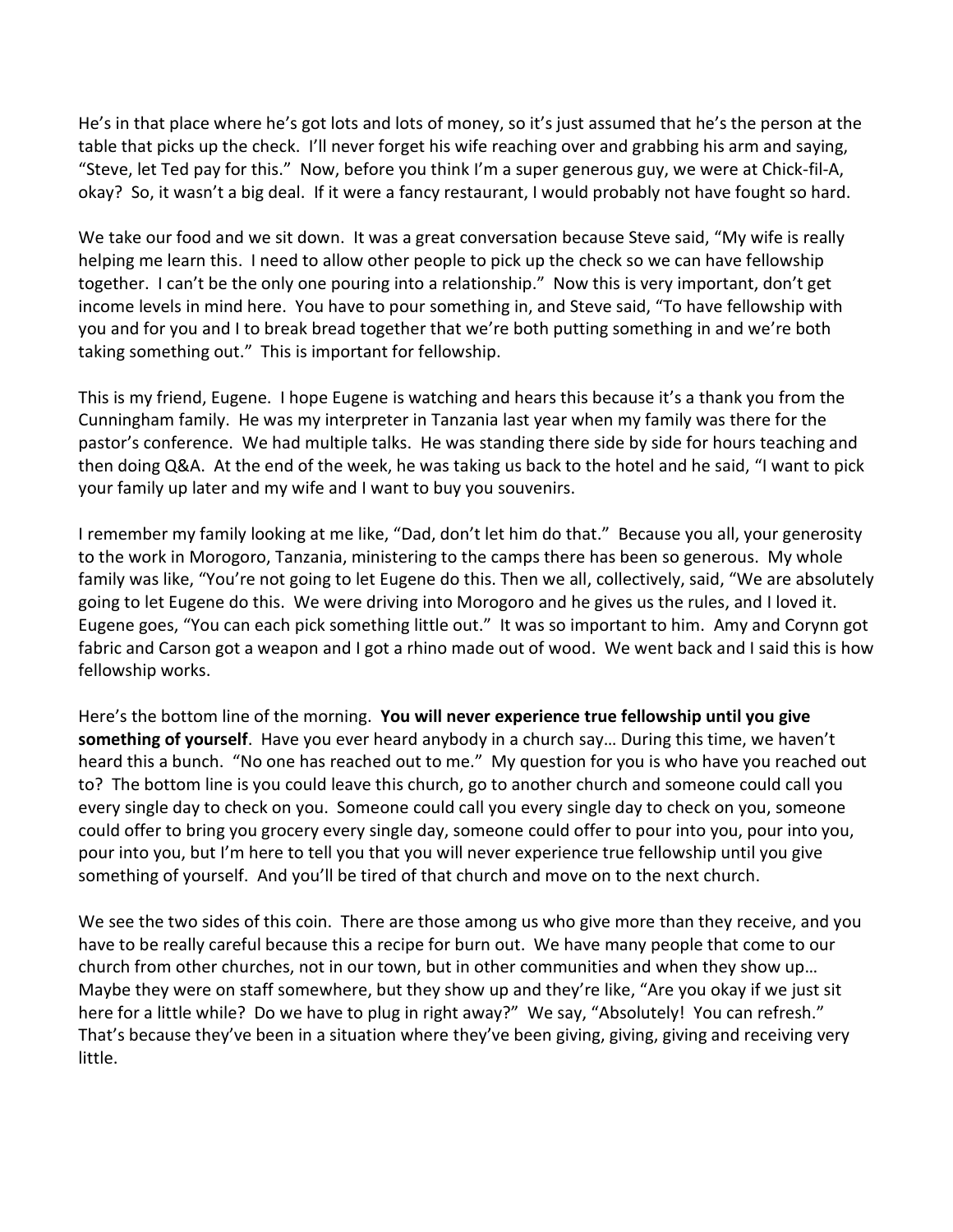But be very careful because you don't want to be on the other side of this where all you're doing is taking and not giving. You're not going to experience fellowship, true koinonia, the sharing of what you have with others and then the sharing in the experiences of others.

Let's take two minutes as we close out our service, pause and reflect. Online, we would like you to just take two minutes to discuss this. If you're here today, single, this is a time for prayer. If you're here with your family and you just want to pray… But just discuss this one question.

**Pause and Reflect:** In what ways do you share in the fellowship of your church?

We have had a hunger for fellowship during this time and many of you… I've met several who have moved to Branson during this time in the last two months. They've connected to our church online. For many, this will be their first day actually at the campus. Others who moved here are still waiting, but here's the question as we talk about fellowship, and we want to unpack this over the weeks to come. "How do I join fellowship?" "How do I be a part of this fellowship?" We have something here called Starting Point. We're going to give a creative way for you join even online if you're not coming back to campus right away. But here's the number one question you have to answer at Starting Point before joining the fellowship and that is do you have a relationship with Jesus Christ?

Here's what we read in 1 John 1… It's the source of our fellowship. It's where we find fellowship. We talked earlier about patriotism is finding unity around a flag and around love of country. When we talk about fellowship, we're talking about unity around the person of Jesus. *[3](https://www.studylight.org/desk/?q=1jo%201:3&t1=en_niv&sr=1) We proclaim to you what we have seen and heard, so that you also may have fellowship with us.* We want you to join our fellowship. *And our fellowship is with the Father and with his Son, Jesus Christ.*

Pastor John Piper says… This puts us in an eternal relationship. "*Fellowship is a mutual bond that Christians have with Christ that puts us in a deep eternal relationship with one another."*

In Romans 14: 7-9, we read, *[7](https://www.studylight.org/desk/?q=ro%2014:7&t1=en_niv&sr=1) For none of us lives for ourselves alone, and none of us dies for ourselves alone. [8](https://www.studylight.org/desk/?q=ro%2014:8&t1=en_niv&sr=1) If we live, we live for the Lord; and if we die, we die for the Lord. So, whether we live or die, we belong to the Lord.* We are in fellowship with one another because of Jesus. *[9](https://www.studylight.org/desk/?q=ro%2014:9&t1=en_niv&sr=1) For this very reason, Christ died and returned to life so that he might be the Lord of both the dead and the living.*

That's the question you have to settle. Online and in here today, over at the Cabin, Chapel, and those who are watching out in the parking lot. Because Paul has this same idea in Philippians 2 – *[1](https://www.studylight.org/desk/?q=php%202:1&t1=en_niv&sr=1) Therefore if you have any encouragement from being united with Christ<sub><i>…*</sub> Again, united with Christ and each other. *…if any comfort from his love, if any common sharing in the Spirit, if any tenderness and compassion, [2](https://www.studylight.org/desk/?q=php%202:2&t1=en_niv&sr=1) then make my joy complete by being like-minded…* We'll unpack that in the weeks to come. *…having the same love, being one in spirit and of one mind. [3](https://www.studylight.org/desk/?q=php%202:3&t1=en_niv&sr=1) Do nothing out of selfish ambition or vain conceit. Rather, in humility value others above yourselves…* Are we getting that humility message today? I hope I am. *[4](https://www.studylight.org/desk/?q=php%202:4&t1=en_niv&sr=1) …not looking to your own interests but each of you to the interests of the others.*